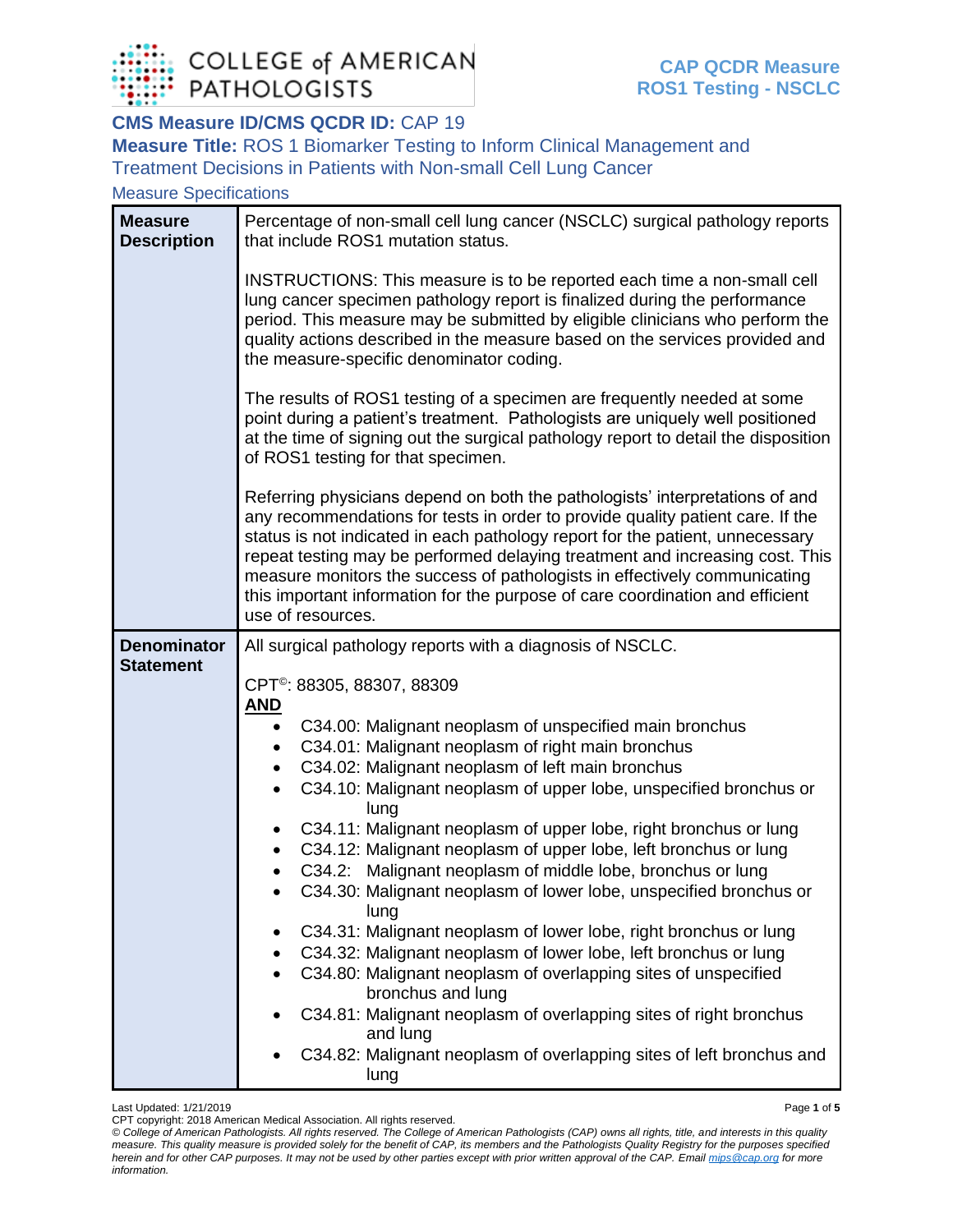COLLEGE of AMERICAN **PATHOLOGISTS** 

|                                                         | C34.90: Malignant neoplasm of unspecified part of unspecified<br>$\bullet$<br>bronchus or lung<br>C34.91: Malignant neoplasm of unspecified part of right bronchus or<br>lung<br>C34.92: Malignant neoplasm of unspecified part of left bronchus or<br>lung                                                                                                                                                                                                                                                                                                                                                                                                                                                                                                                                                                  |  |  |
|---------------------------------------------------------|------------------------------------------------------------------------------------------------------------------------------------------------------------------------------------------------------------------------------------------------------------------------------------------------------------------------------------------------------------------------------------------------------------------------------------------------------------------------------------------------------------------------------------------------------------------------------------------------------------------------------------------------------------------------------------------------------------------------------------------------------------------------------------------------------------------------------|--|--|
| <b>Denominator</b><br><b>Exclusions</b>                 | Squamous cell carcinoma                                                                                                                                                                                                                                                                                                                                                                                                                                                                                                                                                                                                                                                                                                                                                                                                      |  |  |
| <b>Denominator</b><br><b>Exceptions</b>                 | Documentation of reason(s) ROS1 testing was not performed (eg., payor-<br>related limitations, patients receiving hospice)                                                                                                                                                                                                                                                                                                                                                                                                                                                                                                                                                                                                                                                                                                   |  |  |
| <b>Numerator</b><br><b>Statement</b>                    | Surgical pathology reports that contain impression or conclusion of, or<br>recommendation for ROS1 mutation testing.<br>Numerator guidance<br>A short note on ROS1 mutation status can be made in the final report, such<br>as:<br>ROS1 mutation(s) identified/positive<br>$\bullet$<br>No ROS1 mutation(s) identified/ negative<br>ROS1 previously performed<br>ROS1 mutation testing recommended<br>$\bullet$<br>ROS1 mutation cannot be determined<br>ROS1 mutation status may be derived from either the primary or a reference<br>laboratory.                                                                                                                                                                                                                                                                           |  |  |
| <b>Numerator</b><br><b>Exclusions</b>                   | None                                                                                                                                                                                                                                                                                                                                                                                                                                                                                                                                                                                                                                                                                                                                                                                                                         |  |  |
| <b>Measure Information</b>                              |                                                                                                                                                                                                                                                                                                                                                                                                                                                                                                                                                                                                                                                                                                                                                                                                                              |  |  |
| <b>NQS Domain</b>                                       | <b>Communication and Care Coordination</b>                                                                                                                                                                                                                                                                                                                                                                                                                                                                                                                                                                                                                                                                                                                                                                                   |  |  |
| <b>Meaningful</b><br><b>Measures</b><br>Area(s)         | Transfer of Health Information and Interoperability                                                                                                                                                                                                                                                                                                                                                                                                                                                                                                                                                                                                                                                                                                                                                                          |  |  |
| <b>Meaningful</b><br><b>Measure</b><br><b>Rationale</b> | Various gene alterations have been identified as oncogenic drivers for<br>NSCLC, including mutations of EGFR, ALK or ROS1. The Lung Cancer<br>Mutation Consortium found that two thirds of NSCLC patients have an<br>oncogenic driver and that overall survival improves if patients receive<br>matched targeted therapy (1).<br>Knowledge of ROS1 rearrangement is thus necessary for appropriate clinical<br>decision-making in advanced NSCLC. Alternative treatments are considered<br>when ROS1 rearrangement is discovered before or during first-line<br>chemotherapy. ROS1 rearrangement occurs in 1% to 2% of non-small cell<br>lung carcinomas and predicts response to crizotinib and ceritinib therapy,<br>which are first-line treatments. Response rates, including complete<br>responses, approach 70% (2-4). |  |  |

Last Updated: 1/21/2019 Page **2** of **5**

CPT copyright: 2018 American Medical Association. All rights reserved. *© College of American Pathologists. All rights reserved. The College of American Pathologists (CAP) owns all rights, title, and interests in this quality measure. This quality measure is provided solely for the benefit of CAP, its members and the Pathologists Quality Registry for the purposes specified herein and for other CAP purposes. It may not be used by other parties except with prior written approval of the CAP. Emai[l mips@cap.org](mailto:mips@cap.org) for more information.*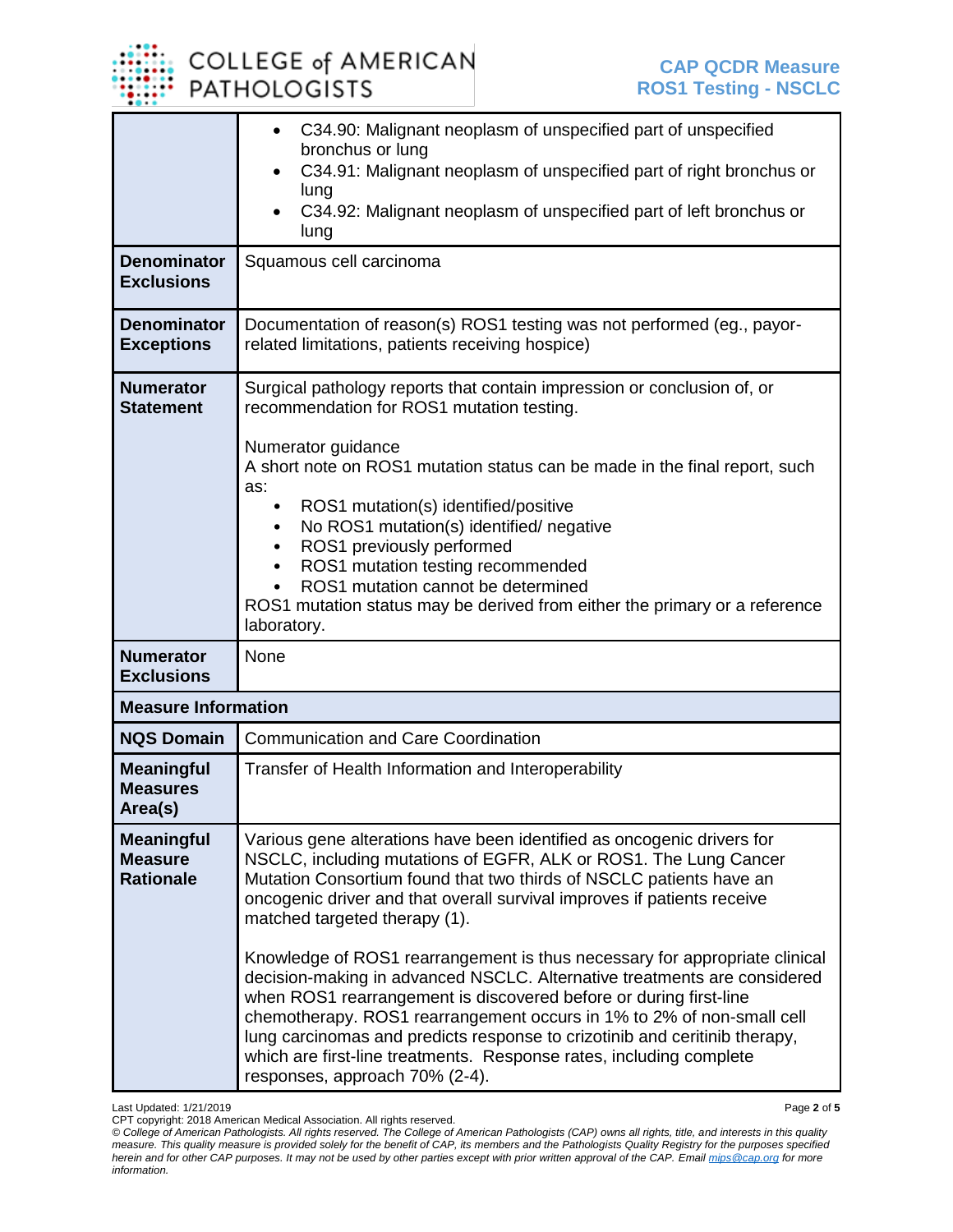## COLLEGE of AMERICAN **PATHOLOGISTS**

|                                                                   | 1. Kris MG, Johnson B, Berry LD, et al. Using multiplexed assays of<br>oncogenic drivers in lung cancers to select targeted drugs. JAMA.<br>2014;311:1998-2006.<br>2. Lindeman NI, Cagle PT, Aisner DL, Arcila ME, Beasley MB, Bernicker<br>EH, et al. Updated molecular testing guideline for the selection of lung<br>cancer patients for treatment with targeted tyrosine kinase inhibitors:<br>Guideline From the College of American Pathologists, the<br>International Association for the Study of Lung Cancer, and the<br>Association for Molecular Pathology. J Thorac Oncol. 2018<br>Mar; 13(3): 323-358.<br>3. Takeuchi K, Soda M, Togashi Y, et al. RET, ROS1 and ALK fusions in<br>lung cancer. Nat Med. 2012;18(3):378-381.<br>Bergethon K, Shaw AT, Ou SH, et al. ROS1 rearrangements define a<br>4.<br>unique molecular class of lung cancers. J Clin Oncol. 2012;30(8):863-<br>870.                                                                                                                                                                                                                                                                                                                                                                                                                                                                                                 |
|-------------------------------------------------------------------|------------------------------------------------------------------------------------------------------------------------------------------------------------------------------------------------------------------------------------------------------------------------------------------------------------------------------------------------------------------------------------------------------------------------------------------------------------------------------------------------------------------------------------------------------------------------------------------------------------------------------------------------------------------------------------------------------------------------------------------------------------------------------------------------------------------------------------------------------------------------------------------------------------------------------------------------------------------------------------------------------------------------------------------------------------------------------------------------------------------------------------------------------------------------------------------------------------------------------------------------------------------------------------------------------------------------------------------------------------------------------------------------------|
| <b>Measure</b><br><b>Type</b>                                     | Process                                                                                                                                                                                                                                                                                                                                                                                                                                                                                                                                                                                                                                                                                                                                                                                                                                                                                                                                                                                                                                                                                                                                                                                                                                                                                                                                                                                              |
| <b>Data Source</b>                                                | Laboratory Information Systems; pathology reports                                                                                                                                                                                                                                                                                                                                                                                                                                                                                                                                                                                                                                                                                                                                                                                                                                                                                                                                                                                                                                                                                                                                                                                                                                                                                                                                                    |
| <b>Summary of</b><br><b>Performance</b><br>Gap<br><b>Evidence</b> | Knowledge of ROS1 rearrangement is thus necessary for appropriate clinical<br>decision-making in advanced NSCLC. Alternative treatments are considered<br>when ROS1 rearrangement is discovered before or during first-line<br>chemotherapy (1). ROS1 rearrangement occurs in 1% to 2% of non-small cell<br>lung carcinomas and predicts response to crizotinib and ceritinib therapy,<br>which are first-line treatments. Response rates, including complete<br>responses, approach 70% (2-4).<br>1. Kris MG, Johnson B, Berry LD, et al. Using multiplexed assays of<br>oncogenic drivers in lung cancers to select targeted drugs. JAMA.<br>2014;311:1998-2006.<br>2. Lindeman NI, Cagle PT, Aisner DL, Arcila ME, Beasley MB, Bernicker<br>EH, et al. Updated molecular testing guideline for the selection of lung<br>cancer patients for treatment with targeted tyrosine kinase inhibitors:<br>Guideline From the College of American Pathologists, the<br>International Association for the Study of Lung Cancer, and the<br>Association for Molecular Pathology. J Thorac Oncol. 2018<br>Mar; 13(3): 323-358.<br>3. Takeuchi K, Soda M, Togashi Y, et al. RET, ROS1 and ALK fusions<br>in lung cancer. Nat Med. 2012;18(3):378-381.<br>4. Bergethon K, Shaw AT, Ou SH, et al. ROS1 rearrangements define a<br>unique molecular class of lung cancers. J Clin Oncol. 2012;30(8):863-<br>870. |
| <b>Measure</b><br><b>Owner</b>                                    | <b>College of American Pathologists</b>                                                                                                                                                                                                                                                                                                                                                                                                                                                                                                                                                                                                                                                                                                                                                                                                                                                                                                                                                                                                                                                                                                                                                                                                                                                                                                                                                              |
| <b>NQF ID</b>                                                     | N/A                                                                                                                                                                                                                                                                                                                                                                                                                                                                                                                                                                                                                                                                                                                                                                                                                                                                                                                                                                                                                                                                                                                                                                                                                                                                                                                                                                                                  |
| <b>Number of</b><br><b>Performance</b><br><b>Rates</b>            | 1                                                                                                                                                                                                                                                                                                                                                                                                                                                                                                                                                                                                                                                                                                                                                                                                                                                                                                                                                                                                                                                                                                                                                                                                                                                                                                                                                                                                    |

Last Updated: 1/21/2019 Page **3** of **5**

CPT copyright: 2018 American Medical Association. All rights reserved.

*© College of American Pathologists. All rights reserved. The College of American Pathologists (CAP) owns all rights, title, and interests in this quality measure. This quality measure is provided solely for the benefit of CAP, its members and the Pathologists Quality Registry for the purposes specified herein and for other CAP purposes. It may not be used by other parties except with prior written approval of the CAP. Emai[l mips@cap.org](mailto:mips@cap.org) for more information.*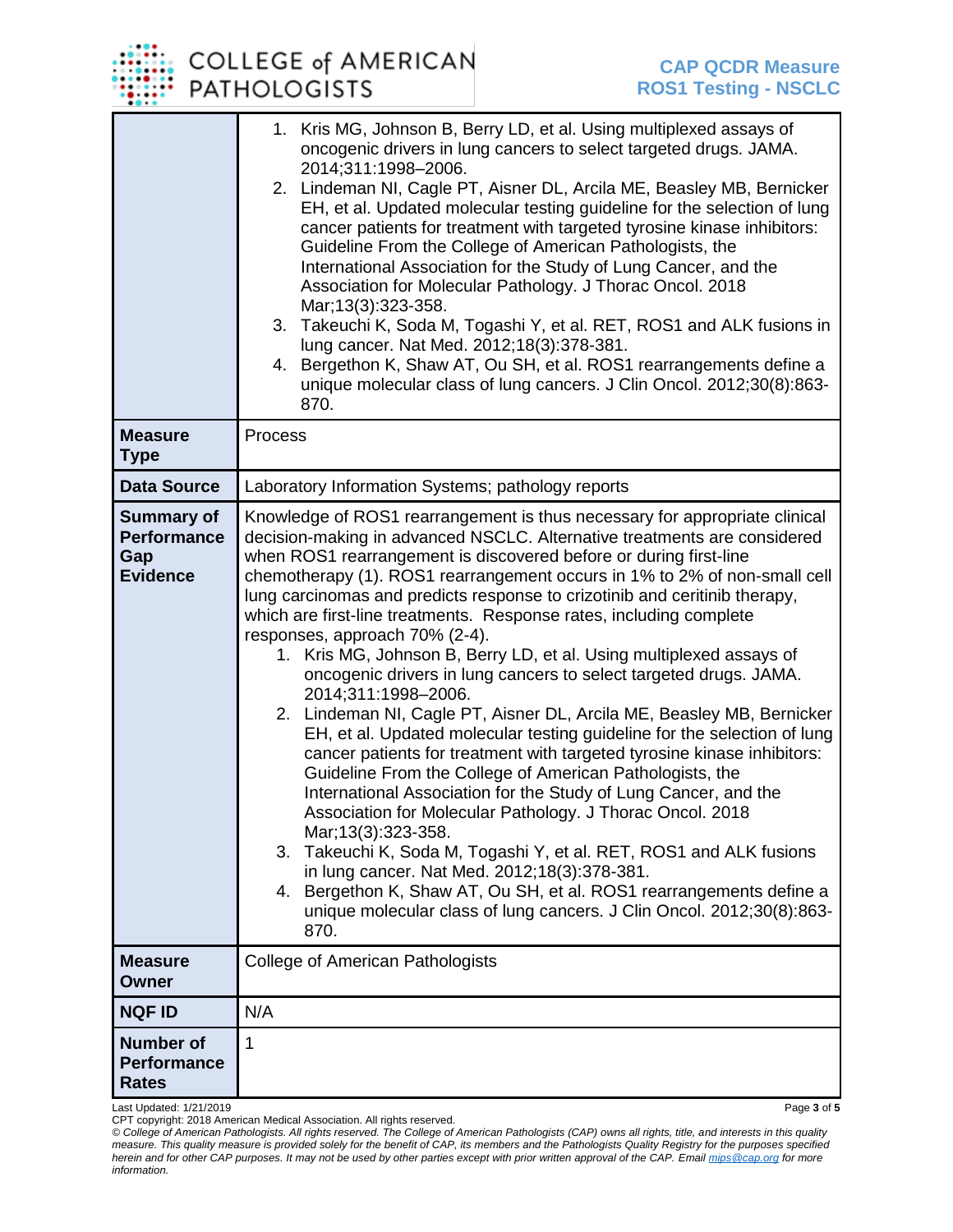

| <b>Overall</b><br><b>Performance</b><br>Rate                                                          | 1st Performance Rate                                                                                                                                                                                                                                                                                                                                                                                                                                                                                                                                                                                                                                                                                                                                                                                                                                                                                                                                                                                                                                                                                       |
|-------------------------------------------------------------------------------------------------------|------------------------------------------------------------------------------------------------------------------------------------------------------------------------------------------------------------------------------------------------------------------------------------------------------------------------------------------------------------------------------------------------------------------------------------------------------------------------------------------------------------------------------------------------------------------------------------------------------------------------------------------------------------------------------------------------------------------------------------------------------------------------------------------------------------------------------------------------------------------------------------------------------------------------------------------------------------------------------------------------------------------------------------------------------------------------------------------------------------|
| <b>High-priority</b>                                                                                  | Yes                                                                                                                                                                                                                                                                                                                                                                                                                                                                                                                                                                                                                                                                                                                                                                                                                                                                                                                                                                                                                                                                                                        |
| Improvement<br><b>Notation</b>                                                                        | Inverse Measure: No<br>Proportional Measure: Yes (Higher score indicates better quality)<br>Continuous Variable Measure: No<br>Ratio Measure: No<br>Risk-adjusted: No                                                                                                                                                                                                                                                                                                                                                                                                                                                                                                                                                                                                                                                                                                                                                                                                                                                                                                                                      |
| <b>Specialty</b>                                                                                      | Pathology                                                                                                                                                                                                                                                                                                                                                                                                                                                                                                                                                                                                                                                                                                                                                                                                                                                                                                                                                                                                                                                                                                  |
| <b>Current</b><br><b>Clinical</b><br><b>Guideline the</b><br><b>Measure is</b><br><b>Derived From</b> | ROS1 testing must be performed on all lung advanced-stage<br>adenocarcinoma patients, irrespective of clinical characteristics (Strong<br>Recommendation) (1).<br>The NCCN guideline for non-small cell lung cancer recommends testing for<br>ROS1 rearrangements for nonsquamous NSCLC or NSCLS NOS (Category<br>2A evidence) (2).<br>1. Lindeman NI, Cagle PT, Aisner DL, Arcila ME, Beasley MB, Bernicker<br>EH, et al. Updated molecular testing guideline for the selection of lung<br>cancer patients for treatment with targeted tyrosine kinase inhibitors:<br>Guideline From the College of American Pathologists, the<br>International Association for the Study of Lung Cancer, and the<br>Association for Molecular Pathology. J Thorac Oncol. 2018<br>Mar; 13(3): 323-358.<br>2. Ettinger DS, Wood DE, Aisner DL, Akerley W, Bauman J, Chang JY,<br>et al. NCCN clinical practice guidelines in oncology: non-small cell<br>lung cancer, version 5.2018. National Comprehensive Cancer<br>Network. Available at<br>https://www.nccn.org/professionals/physician_gls/recently_updated.as<br>px |

Last Updated: 1/21/2019 Page **4** of **5**

CPT copyright: 2018 American Medical Association. All rights reserved. *© College of American Pathologists. All rights reserved. The College of American Pathologists (CAP) owns all rights, title, and interests in this quality measure. This quality measure is provided solely for the benefit of CAP, its members and the Pathologists Quality Registry for the purposes specified herein and for other CAP purposes. It may not be used by other parties except with prior written approval of the CAP. Emai[l mips@cap.org](mailto:mips@cap.org) for more information.*